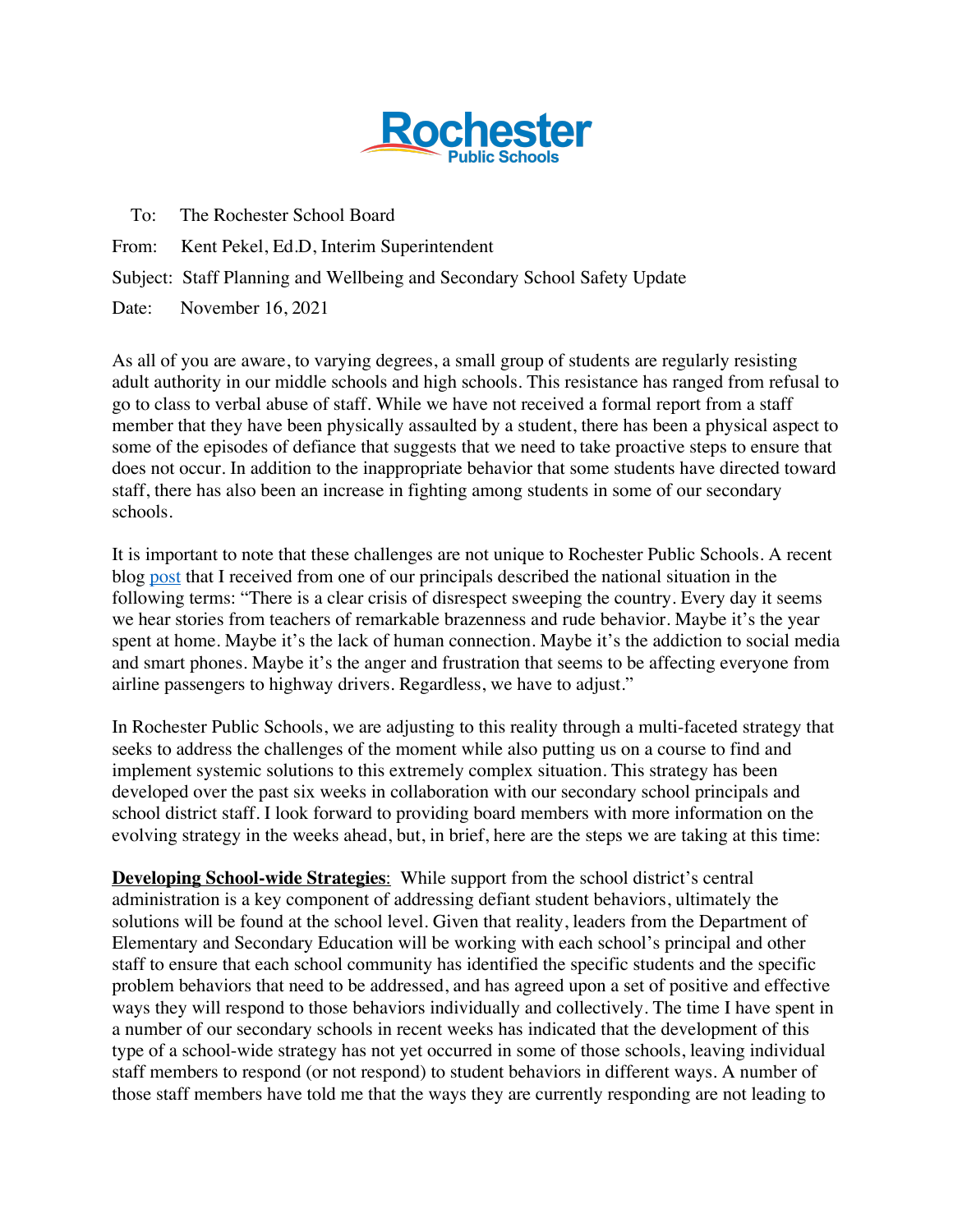changes in student behavior. Given that situation, here are the steps that we will working with the leadership of each school to take to develop a comprehensive strategy to address the behavior of defiant students:

- 1. Identify the students who have repeatedly refused to respond to requests and directions from staff
- 2. With as much specificity as possible, define the different ways that those students are refusing to respond to requests and directions and note any differences in the ways those students are responding. For example, some students may passively refuse to respond to staff directions without defiance while others may respond with explicit defiance and even profanity.
- 3. Have informal conversations with students and among staff to discuss the reasons that students might be refusing to respond to adult authority.
- 4. Participate in the Perspectives Project being led by the school district's Office of Diversity, Equity, and Inclusion to gain a more detailed understanding student and staff perspectives on behavior issues through structured focus groups and interviews.
- 5. Identify and agree upon specific steps that staff members and school leaders will take respond to students' refusal to refuse to accept direction from staff.
- 6. Continuously evaluate and, as necessary, adjust the effectiveness of the steps you have agreed staff can or will take to respond to these student behavior challenges.

**Conducting the Perspectives Project:** Executive Director of Equity, Diversity, and Inclusion Will Ruffin II and our team of equity specialists are working with me to plan and conduct focus groups and interviews with students who have been involved in our disciplinary process and with staff in our secondary schools who are also impacted by that process. The purpose of the Perspectives Project is to investigate, understand, and positively respond to the issues that are influencing the problematic that are regularly occurring in our schools. The insights we gain from this process will help us develop strategies to strengthen our school cultures for all students that can and will be integrated into the strategic action plan that will guide the work of our school district in the years ahead. Here are the questions that Will and his team will be asking of both our students and our staff members with support from Wilder Research, our research partner in developing the RPS Strategic Action Plan:

## Student Focus Group Questions

- 1. How is this school year going for you? What, if anything, has been really good about it? What, if anything, has been really bad about it?
- 2. Is there an adult who works in this school who you like and respect and whose directions you always or almost always follow? If so, who is that person and what do they do that causes you to respect them and take direction from them?
- 3. Why do you think students sometimes don't do what adults tell them to do in this school?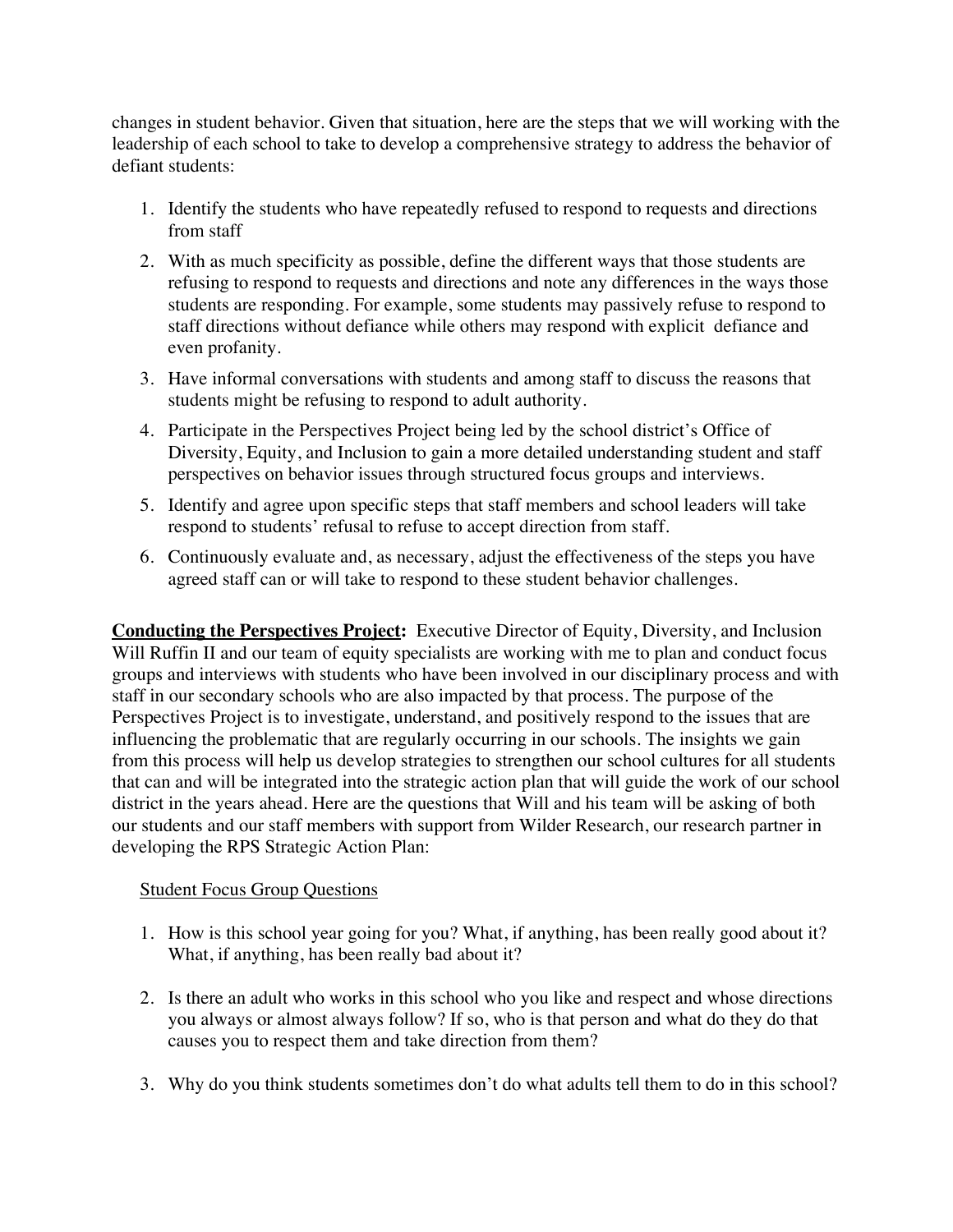- 4. When a student refuses to do what an adult tells them to do in this school, what do you think the adult should do in response?
- 5. Why do you think students sometimes skip classes? Are there things that teachers could do that would make those students want to go to class?
- 6. Is there anything else that you want people in your school to know about you?

## Staff Focus Group Questions

- 1. How is this school year going for you? What, if anything, has been really good about it? What, if anything, has been really bad about it?
- 2. Is there a student in this school who you really connect with? If so, why do you think you have that connection?
- 3. Why do you think students sometimes don't do what adults tell them to do in this school?
- 4. When a student refuses to do what an adult tells them to do in this school, what do you think the adult should do in response?
- 5. Why do you think students sometimes skip classes? Are there things that teachers could do that would make those students want to go to class?
- 6. What are the most important things you think this school could do to create a community where all students can thrive?

**Adding Targeted Positions and Supports**: We will also use a portion of our remaining federal funds that are intended to help students recover from the trauma and difficulties of the pandemic to add select positions to enhance the capacity of our secondary schools to meet the needs of our students who are struggling the most. We are finalizing plans for these new positions this week in collaboration with our secondary school principals, but I can report that the request for additional staff that has been raised most frequently has been to increase the number of Equity Specialists in our district. Multiple school leaders have told us that they would like to increase the amount of time that Equity Specialists spend at their schools, potentially including assigning such a specialist to their schools on a full-time basis. Other requests for additional staff that we have received include additional paraprofessionals and also Resiliency Specialists. Of course, adding positions with federal funding that must be expended by the end of 2024 raises questions of sustainability, so we will consider these requests for additional staff with both the short-term and long-term implications in mind. In addition to adding these targeted positions, we are also planning to use federal funding to implement software for tracking and reporting behavioral incidents at all schools that has proven to be highly effective at John Adams Middle School.

**Affirming Our Disciplinary Policies and Procedures**: We have also worked with principals in all of our secondary schools to revisit our school district's existing policies and procedures to ensure that they are aware of and fully utilizing all of the disciplinary tools at their disposal.